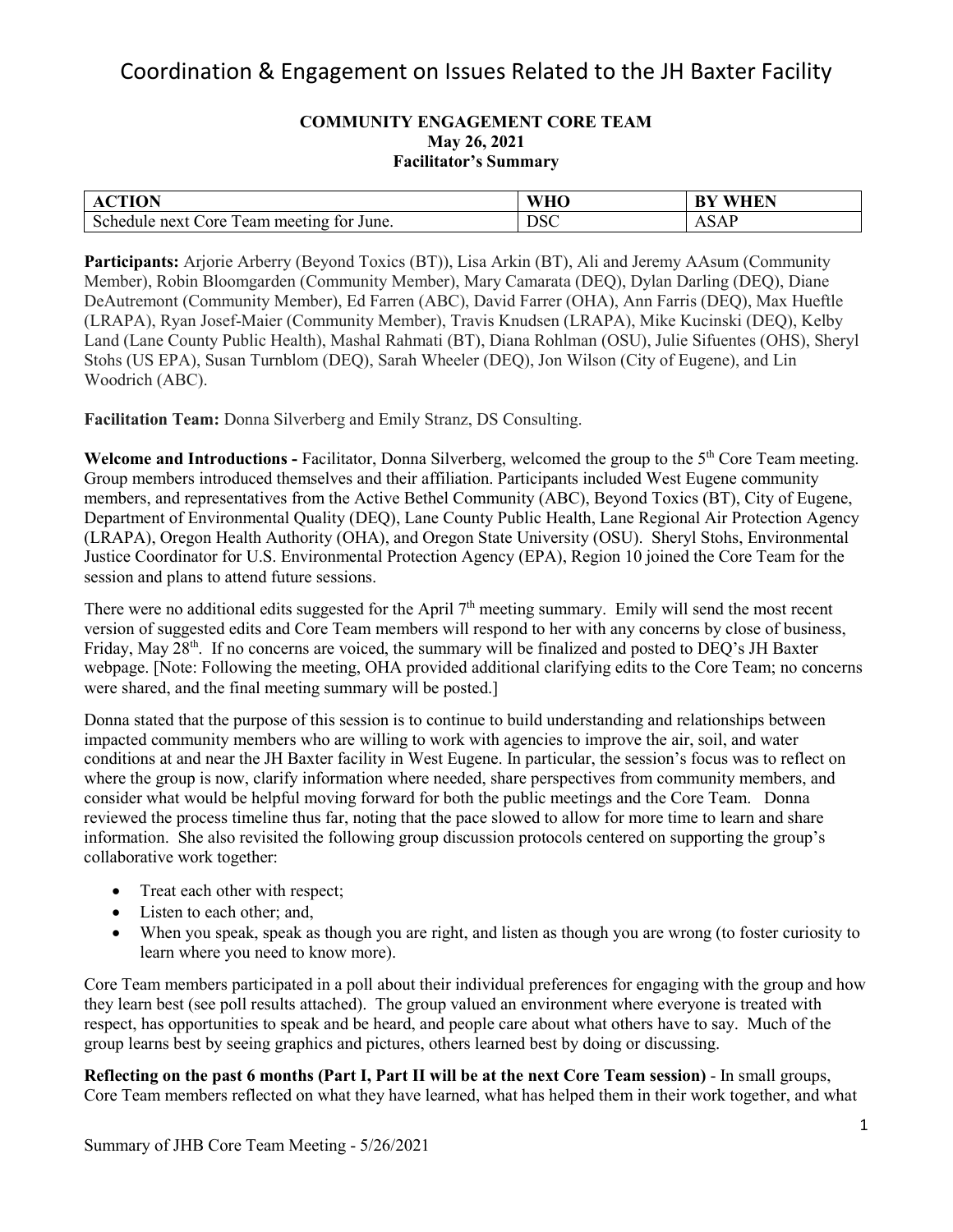information they suggest should be presented to the larger public about this effort. Their input is summarized below. Note: due to time constraints, not all the responses captured below were reported-out during the meeting, however, small group recorders provided their notes after the session for inclusion in the summary.

### *What stands out about the information and discussions since December?*

- How many different agency people are here working together with the community to understand and improve the area (and how many divisions of DEQ are involved).
	- o Agency representatives are showing up and providing information.
	- o The number of agencies coming together on this project feels hopeful due to the amount of power and authority in the room. This has created hope about accountability.
- The level of community distress had not previously been as apparent to those outside the community.
	- o There is a need for this kind of communication with the community.
- Many in the community had been trying to get information and could not find a reliable source: this group provides that.
	- o The depth and manner that information is being shared is appreciated.
	- o For the community, it had been difficult to find information in the past and now it is being provided in a way that makes sense and is easy to access.
- It is challenging to find ways to communicate the complex data and history in a way that is efficient and effective for the broad community.
	- o There has been a shift in how the agencies approach data sharing and confidentiality, and how it is conveyed to communities. The shift is to give data back to communities.
- There are a lot of people, agencies, and organizations coming together; this has led to a sense of power and knowledge. It is valuable to hear from the agencies, Beyond Toxics, and the community.
	- o Community members are willing to spend time talking to the agencies and investing their time and energy in this project.
	- o The individuals representing the agencies are compassionate and respectful; people are feeling heard.
- It is shocking how much we have learned and how much we continue to learn about JHB.
	- o There is a lot going on: the dioxin study, Cleaner Air Oregon (CAO), hazardous waste, etc.; this helps explain how intense the interest is from both agencies and people impacted.
	- o JHB emissions have been reduced via installation of the carbon adsorption unit and complaints have been reduced.
	- o Learning the history of JHB and the distressing reality about the ineffectiveness of regulatory action. It has been easy for Baxter to operate in a way that endangers the neighborhood for a long time.
- It was surprising to learn that Oregon did not have a focus on how air pollutants impact health and that air permitting did not include health risk assessment, prior to CAO.
	- o Until CAO, the community was side-lined because the focus had not been on human health risks.
		- It is good that CAO now exists.
- Accountability is key to make sure that JHB does not operate in the same way in the future.
	- o For example, in the recent past, odors have been noticed around mid-night; now, their emissions behaviors are changing towards times when monitoring is not active (odors late at night are harder to report).
	- o The community has been disappointed about redacted chemical reporting that makes accountability even harder.
- There is a desire to make sure that JHB employees are working in a safe environment and that property values are maintained.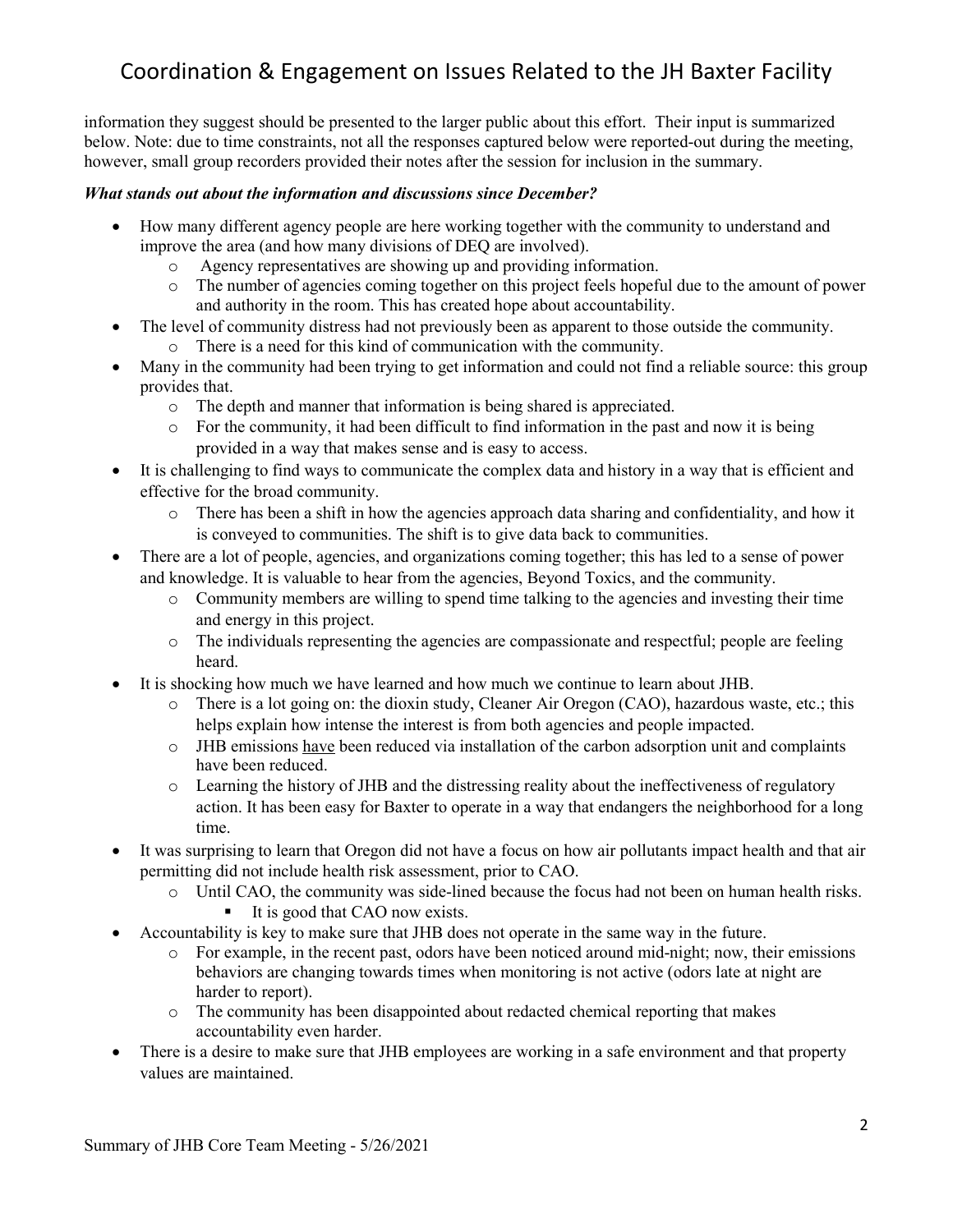### *What has helped these meetings to go well that we hope will continue? What could we improve (and how)?*

What has helped:

- Wide representation of agencies and community members and different interests participating.
- Some participants work together on these issues outside of these meetings.
- Developing a trusting space with open conversations.
	- o Participants are compassionate and respectful.
		- o The size of the group is good for getting to know each other better.
- Conversations in breakout rooms have helped things go well; they allow for information sharing and being able to answer questions in real time.
- Graphic representations and pictures are helpful, especially when combined with conversations about the issue at hand (rather than being given a flyer and a link to information).
- The process is well organized.
	- o DS Consulting has done a good job of facilitating and encouraging respectful participation (e.g., developing agendas, letting everyone speak, and helping create a trusting space for discussions).
	- o The opportunity to contribute to the group process and provide input on how things go.

#### Potential Improvements:

- Have an in-person meeting when it is safe to do so.
- Find a way to assure accountability to address concerns that, while the information shared has been useful, there will not be results.
- Getting answers to important questions: there should be answers on the horizon, through CAO and the soil testing.

#### *What should we do next?*

- Consider how to get information out to the larger community.
	- o How to communicate more broadly?
	- o Establish the timeline to have broader community meetings.
	- $\circ$  What needs to be shared?<br>This group is the 1
		- This group is the test case for what information should "stick" and what is not as important.
- There are roles for followers and leaders in this group to get action.

#### *What are 3 things we should be sure to include in any broader public gathering?*

- Information and discussion about the Cleaner Air Oregon (CAO) Program and health risks.
	- o Highlight that CAO provides a new structure that incorporates community input (the community's voice matters!).
- Information and discussion around what **has** happened at JHB and details on the regulatory actions.
	- o Also, what **has not** happened with permitting and penalties?
	- o Why haven't things worked up to this point to stop JHB from violating their permit?
- Explain what is going on with the dioxin investigation.
	- o Provide sampling data.
- Discussion around how to hold JHB accountable.
	- o Can we assure that JHB will end their historical patterns and be in compliance with their permits?
	- o How does CAO ensure that JHB will stay in compliance?
- Provide information in a variety of forms to reach multiple types of learners. Provide visuals and graphics and keep information straightforward so that it is accessible to as many people as possible.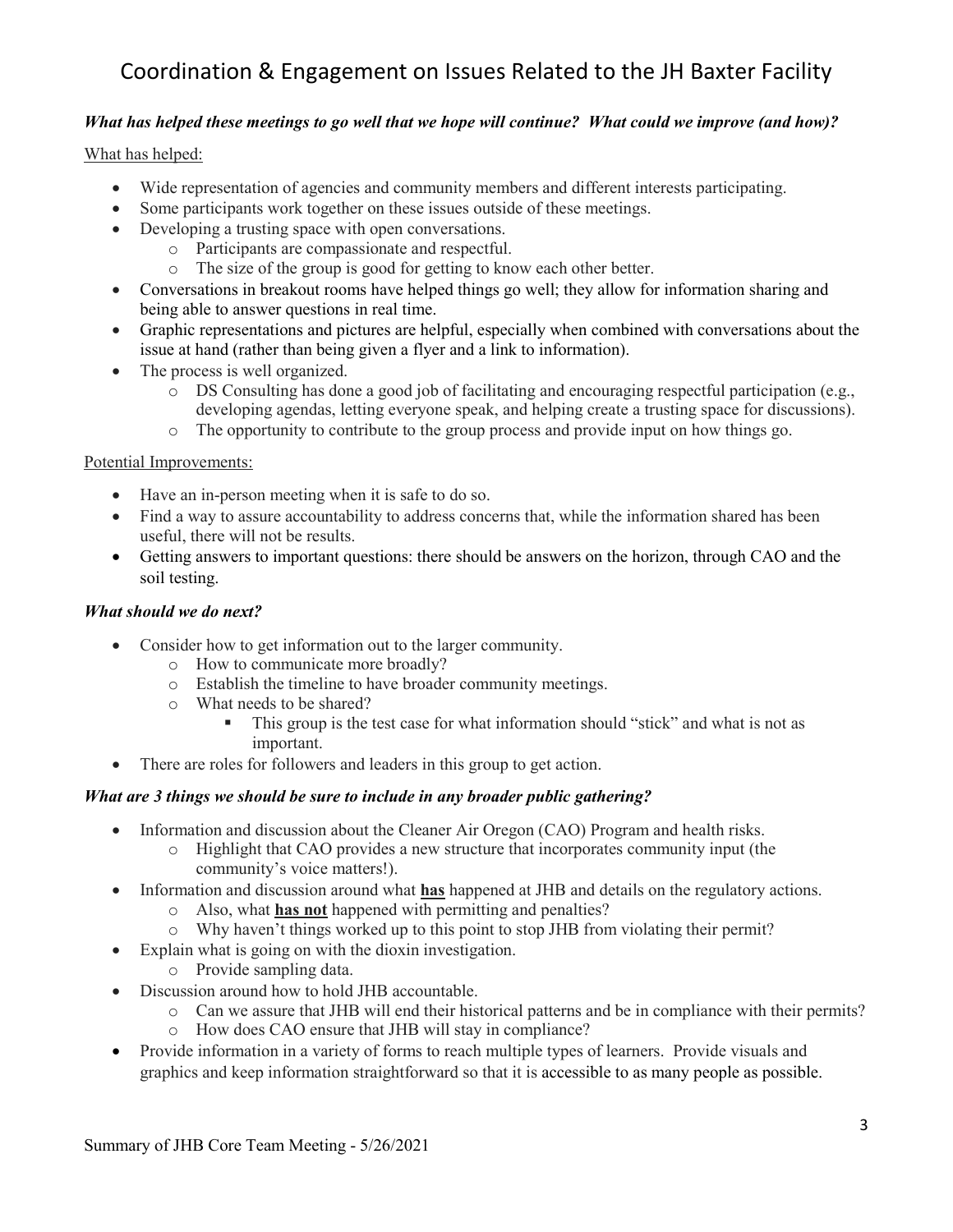- Tie the data to the decisions that people are making every day for their health. For example: Is it safe to play outside? Is this neighborhood safe to live in? What is the nature of the pollution? What is being done about the pollution?
- Share comprehensive information around the safety of living in West Eugene.
	- $\circ$  There are people who live there or are considering living there who need more information to inform their decisions.
	- o West Eugene is a low-income area where some people can afford to buy a starter home or a forever home.
- What information have the agencies heard from the community members so far through these Core Team meetings? How will the agencies use the information they have gathered for policy and actions in the future?

**Community Voices: Arjorie's Story** - Arjorie and Mashal (Beyond Toxics) presented the story map that they created as a way to share a local community voice around the impacts of living in the West Eugene neighborhood. Arjorie grew up in West Eugene and raised her children there as well. Arjorie's daughter, Zion, was diagnosed with cancer at the age of 13. Not long after Zion, her best friend who was also raised in West Eugene developed the same kind of cancer. Arjorie's story is powerful, and best told by her; the link to the story map will be provided once it is published.

Core Team members were appreciative of Arjorie and Mashal sharing Arjorie's experience. Hearing her story brought up questions and concerns for Core Team members, including:

- Is West Eugene a safe place to live and raise a family?
- Is there any policy discussion around changing the levels of toxic pollutants that are permitted to be released in this area?
- The City of Eugene is opening land for housing development in the Northern part of West Eugene; what can be done to impact zoning and ensure that these neighborhoods will be safe places to live?
- What take-aways do the agency representatives have from the Core Team conversations and how are they going to use this information moving forward?

In response to questions, Ann shared that, within the Cross-Agency conversations, there is strong commitment to continue investigations in West Eugene, not just of JH Baxter, but all the industries in West Eugene. Regarding air toxics regulation, the changes brought about by the Cleaner Air Oregon program are significant: the program is risk-based and will be looking at impacts to human health from toxics in our air for the first time ever in Oregon. Ann also noted that strong lobbying, public input, and comments to all levels of government do matter.

It was noted that HB 3372 (as amended and if passed), would give the DEQ greater authority to take historical permit violations into account at the time of issuing new permits. It would allow DEQ to make decisions about whether a facility should be denied a permit due to repeated and harmful releases of environmental pollution.

Another significant change in the past year that was noted was that JH Baxter stopped evaporating wastewater in the retorts.

Kelby noted that Lane County Environmental Health has not been involved with environmental justice or community organizing efforts in the past. She was encouraged that getting engaged with this group and expanding their scope of work is a big first step.

Sarah Wheeler and Julie Sifuentes both agreed that more conversation about how the agencies are incorporating what they have heard from Core Team partners and how it will shape actions moving forward would be valuable. Sarah underscored that bringing this group together is groundbreaking for the agencies. She believes these efforts can be utilized in other situations, with other facilities. This work is allowing the collaborating agencies to see holistic impacts and informs their work into the future. Julie affirmed OHA's commitment that Ann mentioned